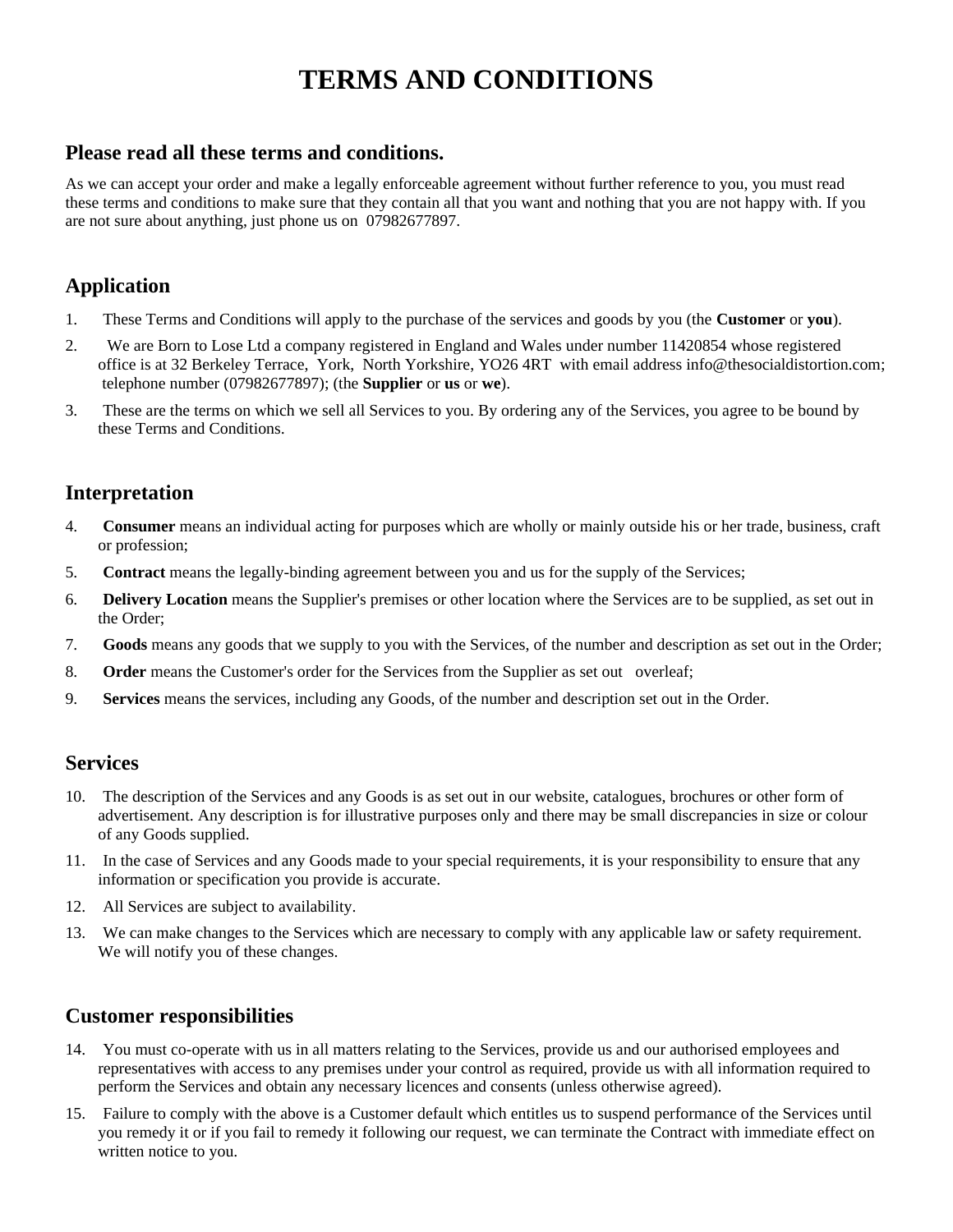# **Basis of Sale**

- 16. The description of the Services and any Goods in our website, catalogues, brochures or other form of advertisement does not constitute a contractual offer to sell the Services or Goods.
- 17. When an Order has been made, we can reject it for any reason, although we will try to tell you the reason without delay.
- 18. A Contract will be formed for the Services ordered, only upon the Supplier sending an email to the Customer saying that the Order has been accepted or, if earlier, the Supplier's delivery of the Services to the Customer.
- 19. Any quotation or estimate of Fees (as defined below) is valid for a maximum period of 30 days from its date, unless we expressly withdraw it at an earlier time.
- 20. No variation of the Contract, whether about description of the Services, Fees or otherwise, can be made after it has been entered into unless the variation is agreed by the Customer and the Supplier in writing.
- 21. We intend that these Terms and Conditions apply only to a Contract entered into by you as a Consumer where we, the Supplier and you the Customer, enter the Contract at any of the Supplier's business premises, and where the Contract is not a contract (i) for which an offer was made by the Customer in the Supplier's and the Customer's simultaneous physical presence away from those premises, or (ii) made immediately after the Customer was personally and individually addressed in the Supplier's and the Customer's simultaneous physical presence away from those premises. If this is not the case, you must tell us, so that we can provide you with a different contract with terms which are more appropriate to you and which might, in some way, be better for you, eg by giving cancellation rights pursuant to consumer protection law. Business premises means immovable retail premises where we carry on business on a permanent basis or, in the case of movable retail premises, on a usual basis.

## **Fees and Payment**

- 22. The fees (Fees) for the Services, the price of any Goods (if not included in the Fees) and any additional delivery or other charges is that set out in our price list current at the date of the Order or such other price as we may agree in writing. Prices for Services may be calculated on a fixed fee or on a standard rate basis.
- 23. Fees and charges include VAT at the rate applicable at the time of the Order.
- 24. Payment for Services must be made at least days in advance of delivery. You must pay in cash or by submitting your credit or debit card details with your Order and we can take payment immediately or otherwise before delivery of the Services.

## **Delivery**

- 25. We will deliver the Services, including any Goods, to the Delivery Location by the time or within the agreed period or, failing any agreement:
	- a. in the case of Services, within a reasonable time; and
	- b. in the case of Goods, without undue delay and, in any event, not more than 30 calender days from the day on which the Contract is entered into.
- 26. In any case, regardless of events beyond our control, if we do not deliver the Services on time, you can require us to reduce the Fees or charges by an appropriate amount (including the right to receive a refund for anything already paid above the reduced amount). The amount of the reduction can, where appropriate, be up to the full amount of the Fees or charges.
- 27. In any case, regardless of events beyond our control, if we do not deliver the Goods on time, you can (in addition to any other remedies) treat the Contract at an end if:
	- a. we have refused to deliver the Goods, or if delivery on time is essential taking into account all the relevant circumstances at the time the Contract was made, or you said to us before the Contract was made that delivery on time was essential; or
	- b. after we have failed to deliver on time, you have specified a later period which is appropriate to the circumstances and we have not delivered within that period.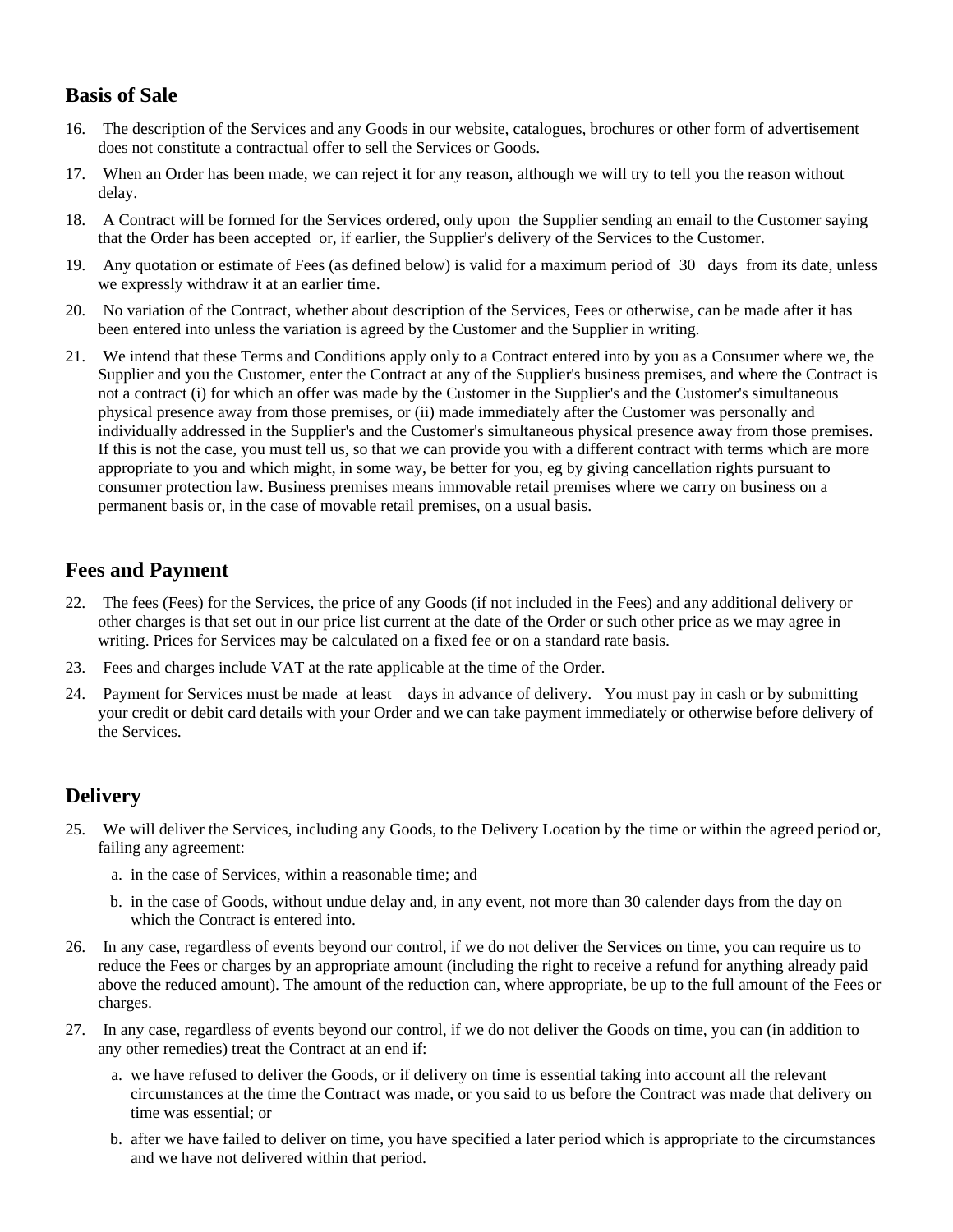- 28. If you treat the Contract at an end, we will (in addition to other remedies) promptly return all payments made under the Contract.
- 29. If you were entitled to treat the Contract at an end, but do not do so, you are not prevented from cancelling the Order for any Goods or rejecting Goods that have been delivered and, if you do this, we will (in addition to other remedies) without delay return all payments made under the Contract for any such cancelled or rejected Goods. If the Goods have been delivered, you must return them or allow us to collect them from you and we will pay the costs of this.
- 30. If any Goods form a commercial unit (a unit is a commercial unit if division of the unit would materially impair the value of the goods or the character of the unit) you cannot cancel or reject the Order for some of those Goods without also cancelling or rejecting the Order for the rest of them.
- 31. We do not generally deliver to addresses outside England and Wales, Scotland, Northern Ireland, the Isle of Man and Channels Islands. If, however, we accept an Order for delivery outside that area, you may need to pay import duties or other taxes, as we will not pay them.
- 32. You agree we may deliver the Goods in instalments if we suffer a shortage of stock or other genuine and fair reason, subject to the above provisions and provided you are not liable for extra charges.
- 33. If you or your nominee fail, through no fault of ours, to take delivery of the Services at the Delivery Location, we may charge the reasonable costs of storing and redelivering them.
- 34. The Goods will become your responsibility from the completion of delivery or Customer collection. You must, if reasonably practicable, examine the Goods before accepting them.

## **Risk and Title**

- 35. Risk of damage to, or loss of, any Goods will pass to you when the Goods are delivered to you.
- 36. You do not own the Goods until we have received payment in full. If full payment is overdue or a step occurs towards your bankruptcy, we can choose, by notice to cancel any delivery and end any right to use the Goods still owned by you, in which case you must return them or allow us to collect them.

## **Withdrawal**

37. You can withdraw the Order by telling us before the Contract is made, if you simply wish to change your mind and without giving us a reason, and without incurring any liability.

## **Conformity and Guarantee**

- 38. We have a legal duty to supply the Goods in conformity with the Contract, and will not have conformed if it does not meet the following obligation.
- 39. Upon delivery, the Goods will:
	- a. be of satisfactory quality;
	- b. be reasonably fit for any particular purpose for which you buy the Goods which, before the Contract is made, you made known to us (unless you do not actually rely, or it is unreasonable for you to rely, on our skill and judgment) and be fit for any purpose held out by us or set out in the Contract; and
	- c. conform to their description.
- 40. It is not a failure to conform if the failure has its origin in your materials.
- 41. We will supply the Services with reasonable skill and care.
- 42. We will immediately, or within a reasonable time, give you the benefit of the free guarantee given by the manufacturer of the Goods. Details of the guarantee, including the name and address of the manufacturer, the duration and territorial scope of the guarantee, are set out in the manufacturer's guarantee provided with the Goods. This guarantee will take effect at the time the Goods are delivered, and will not reduce your legal rights.
- 43. In relation to the Services, anything we say or write to you, or anything someone else says or writes to you on our behalf, about us or about the Services, is a term of the Contract (which we must comply with) if you take it into account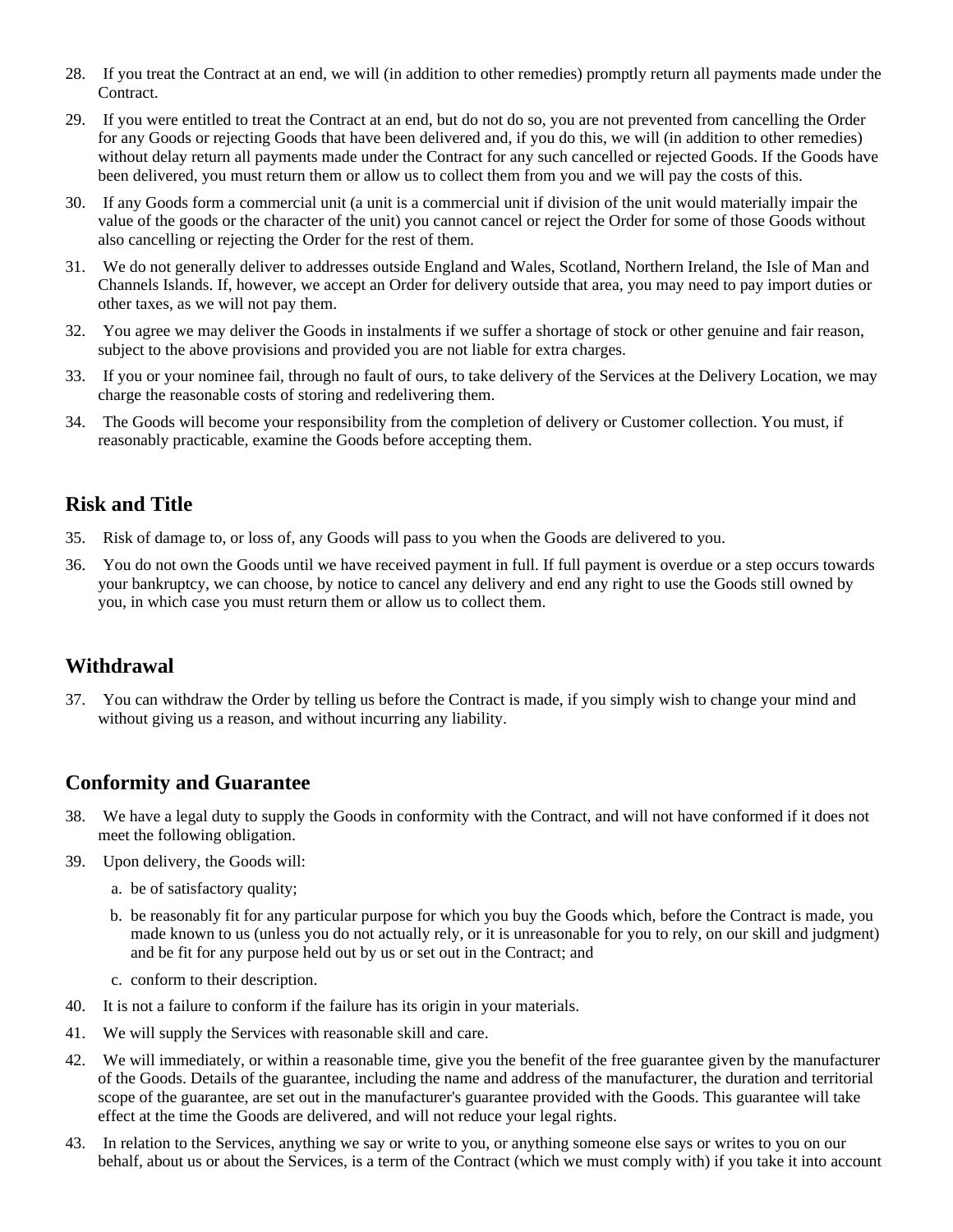when deciding to enter this Contract, or when making any decision about the Services after entering into this Contract. Anything you take into account is subject to anything that qualified it and was said or written to you by us or on behalf of us on the same occasion, and any change to it that has been expressly agreed between us (before entering this Contract or later).

#### **Duration, termination and suspension**

- 44. The Contract continues as long as it takes us to perform the Services.
- 45. Either you or we may terminate the Contract or suspend the Services at any time by a written notice of termination or suspension to the other if that other:
	- a. commits a serious breach, or series of breaches resulting in a serious breach, of the Contract and the breach either cannot be fixed or is not fixed within 30 days of the written notice; or
	- b. is subject to any step towards its bankruptcy or liquidation.
- 46. On termination of the Contract for any reason, any of our respective remaining rights and liabilities will not be affected.

# **Privacy**

- 47. Your privacy is critical to us. We respect your privacy and comply with the General Data Protection Regulation with regard to your personal information.
- 48. These Terms and Conditions should be read alongside, and are in addition to our policies, including our privacy policy and cookies policy which can be found on our website.
- 49. For the purposes of these Terms and Conditions:
	- a. 'Data Protection Laws' means any applicable law relating to the processing of Personal Data, including, but not limited to the Directive 95/46/EC (Data Protection Directive) or the GDPR.
	- b. 'GDPR' means the General Data Protection Regulation (EU) 2016/679.
	- c. 'Data Controller', 'Personal Data' and 'Processing' shall have the same meaning as in the GDPR.
- 50. We are a Data Controller of the Personal Data we Process in providing the Services and Goods to you.
- 51. Where you supply Personal Data to us so we can provide Services and Goods to you, and we Process that Personal Data in the course of providing the Services and Goods to you, we will comply with our obligations imposed by the Data Protection Laws:
	- a. before or at the time of collecting Personal Data, we will identify the purposes for which information is being collected;
	- b. we will only Process Personal Data for the purposes identified;
	- c. we will respect your rights in relation to your Personal Data; and
	- d. we will implement technical and organisational measures to ensure your Personal Data is secure.
- 52. For any enquiries or complaints regarding data privacy, you can e-mail: info@thesocialdistortion.com .

#### **Successors and our sub-contractors**

53. Either party can transfer the benefit of this Contract to someone else, and will remain liable to the other for its obligations under the Contract. The Supplier will be liable for the acts of any sub-contractors who it chooses to help perform its duties.

## **Circumstances beyond the control of either party**

54. In the event of any failure by a party because of something beyond its reasonable control: